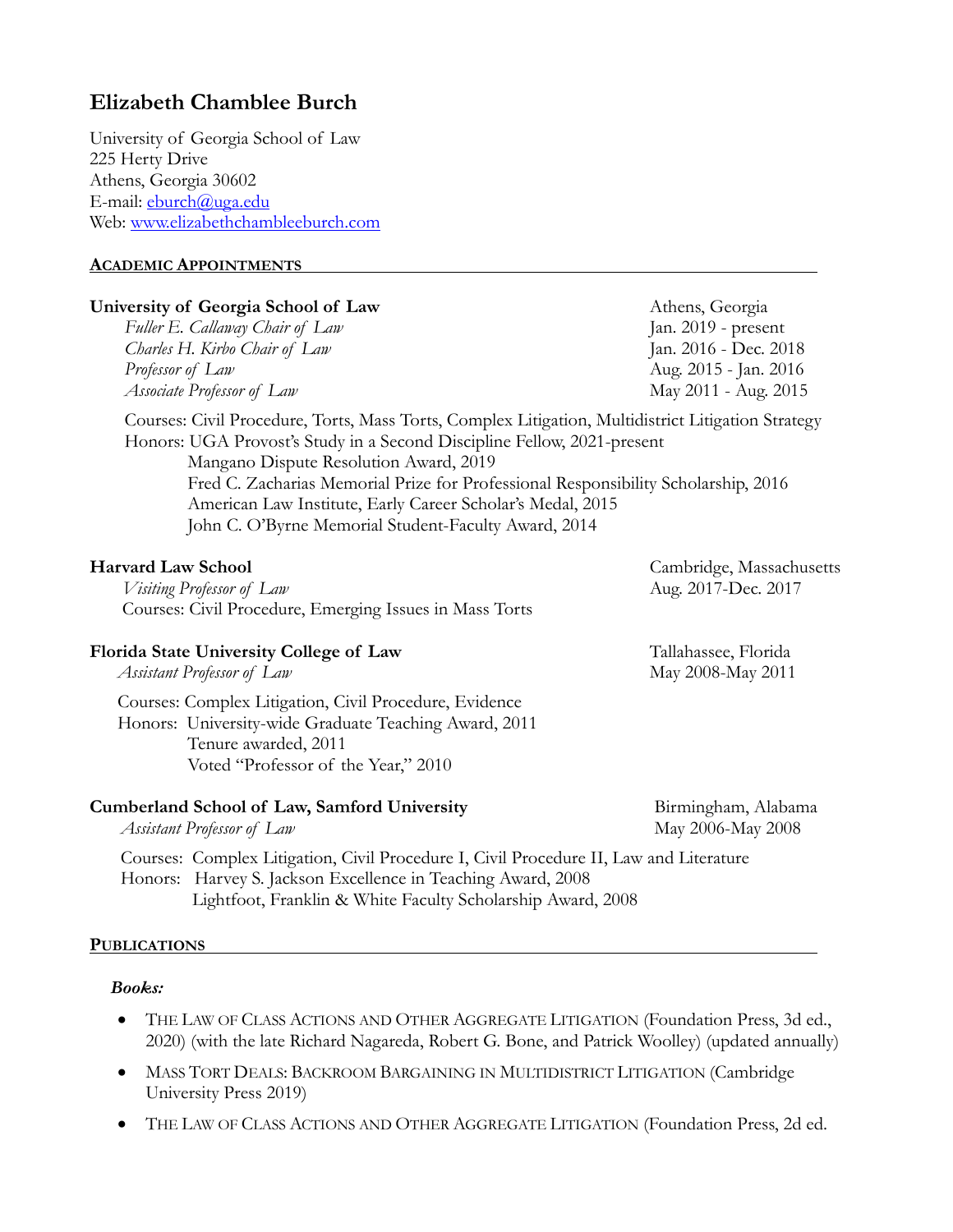2013) (with the late Richard Nagareda, Robert G. Bone, Charles Silver, and Patrick Woolley)

o TEACHER'S MANUAL TO THE LAW OF CLASS ACTIONS AND OTHER AGGREGATE LITIGATION (Foundation Press, 2d ed. 2013)

## *Articles:*

- *MDL for the People*, IOWA LAW REVIEW (forthcoming 2022-23) (with Margaret S. Williams (work in progress)
- *Perceptions of Justice in Multidistrict Litigation: Voices from the Crowd*, CORNELL LAW REVIEW (forthcoming 2022) (with Margaret S. Williams)
- *MDL Revolution*, 96 NEW YORK UNIVERSITY LAW REVIEW 1 (2021) (with Abbe R. Gluck)
- *Judicial Adjuncts in Multidistrict Litigation*, 120 COLUMBIA LAW REVIEW 2129 (2020) (with Margaret S. Williams)
- *Information for the Common Good in Mass Torts*, 70 DEPAUL LAW REVIEW 345 (2020) (with Alexandra D. Lahav) (Clifford symposium)
- *Nudges and Norms in Multidistrict Litigation: A Response to Engstrom*, 129 YALE LAW JOURNAL FORUM 64 (2019)
- *Repeat Players in Multidistrict Litigation: The Social Network*, 102 CORNELL LAW REVIEW 1445 (2017) (with Margaret S. Williams)
- *Monopolies in Multidistrict Litigation*, 70 VANDERBILT LAW REVIEW 67 (2017) (awarded the 2019 Mangano Dispute Resolution Award for groundbreaking scholarship in multidistrict litigation)
- *Calibrating Participation: Reflections on Procedure versus Procedural Justice*, 65 DEPAUL LAW REVIEW 601 (2016) (Clifford symposium)
- *Constructing Issue Classes*, 101 VIRGINIA LAW REVIEW 1855 (2015)
- *Judging Multidistrict Litigation*, 90 NEW YORK UNIVERSITY LAW REVIEW 71 (2015) (awarded the 2016 Fred C. Zacharias Memorial Prize for Scholarship in Professional Responsibility)
- *Remanding Multidistrict Litigation*, 75 LOUISIANA LAW REVIEW 399 (2014) (symposium)
- *Adequately Representing Groups*, 81 FORDHAM LAW REVIEW 3043 (2013) (symposium)
- *Disaggregating*, 90 WASHINGTON UNIVERSITY LAW REVIEW 667 (2013) (symposium)
- *Financiers as Monitors in Aggregate Litigation*, 87 NEW YORK UNIVERSITY LAW REVIEW 1273 (2012)
- *Optimal Lead Plaintiffs*, 64 VANDERBILT LAW REVIEW 1109 (2011), *reprinted in* 53 CORPORATE PRACTICE COMMENTATOR 893 (2012)
- *Litigating Together: Social, Moral, and Legal Obligations*, 91 BOSTON UNIVERSITY LAW REVIEW 87 (2011)
- *Group Consensus, Individual Consent*, 79 GEORGE WASHINGTON LAW REVIEW 506 (2011) (symposium)
- *Aggregation, Community, and the Line Between*, 58 KANSAS LAW REVIEW 101 (2010) (symposium)
- *Litigating Groups*, 61 ALABAMA LAW REVIEW 1 (2009)
- *Procedural Justice in Nonclass Aggregation*, 44 WAKE FOREST LAW REVIEW 1 (2009)
- *Securities Class Actions as Pragmatic Ex Post Regulation*, 43 GEORGIA LAW REVIEW 63 (2008)
- *CAFA's Impact on Litigation as a Public Good*, 29 CARDOZO LAW REVIEW 2517 (2008)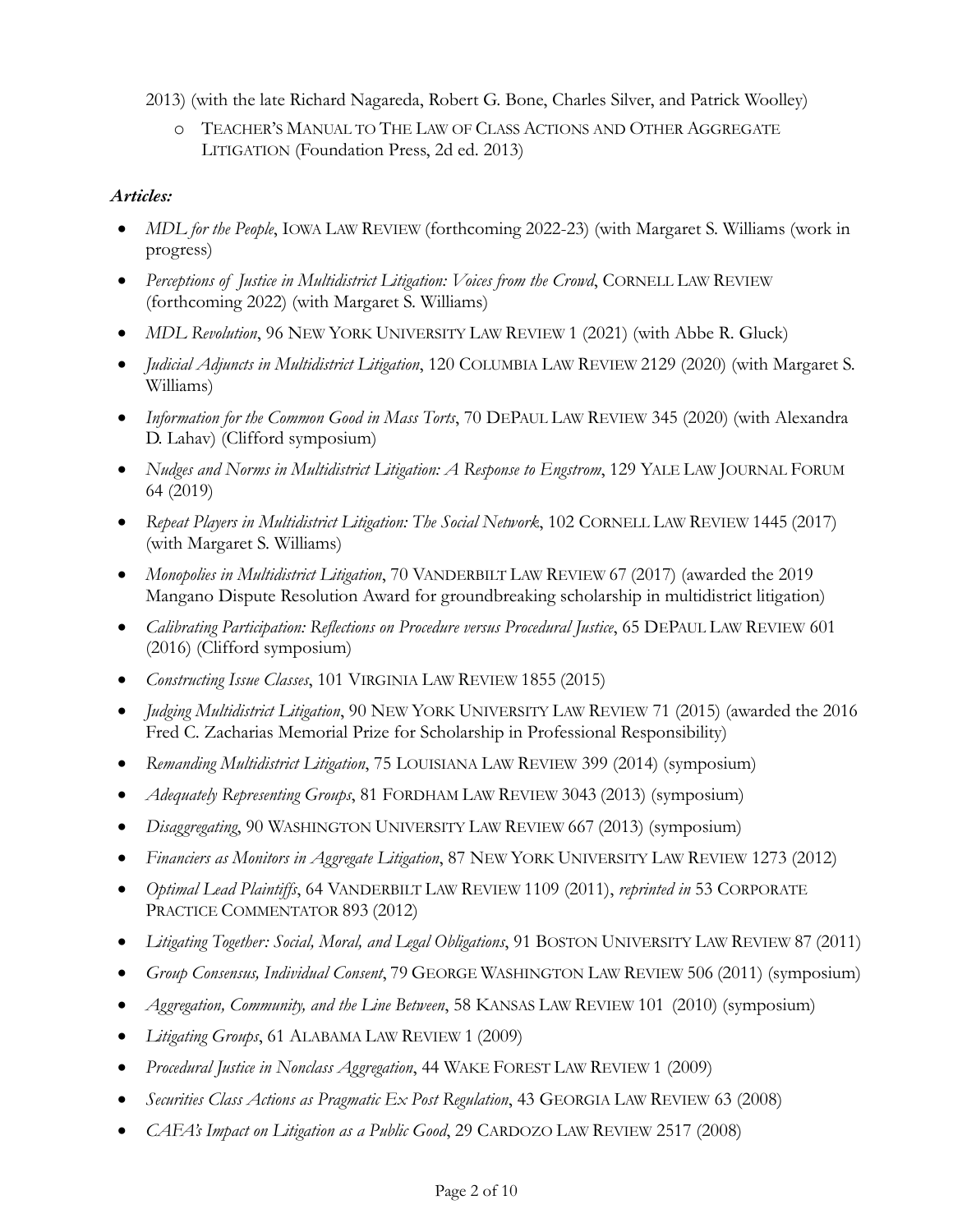- *Reassessing Damages in Securities Fraud Class Actions*, 66 MARYLAND LAW REVIEW 348 (2007)
- L. Elizabeth Chamblee, *Unsettling Efficiency: When Non-Class Aggregation of Mass Torts Creates Second-Class Settlements*, 65 LOUISIANA LAW REVIEW 157 (2004)
- L. Elizabeth Chamblee, Comment, *Between "Merit Inquiry" and "Rigorous Analysis": Using Daubert to Navigate the Gray Areas of Federal Class Action Certification*, 31 FLORIDA STATE UNIVERSITY LAW REVIEW 1041 (2004)
- L. Elizabeth Chamblee, Comment, *Rhetoric or Rights?: When Culture and Religion Bar Girls' Right to Education*, 44 VIRGINIA JOURNAL OF INTERNATIONAL LAW 1073 (2004)
- L. Elizabeth Chamblee, Comment, *Post-War Iraq: Prosecuting Saddam Hussein*, 7 CALIFORNIA CRIMINAL LAW REVIEW 1 (2004)
- L. Elizabeth Chamblee, Comment, *Time for a Legislative Change: Florida's Stagnant Standard Governing Mental Competency for Execution*, 31 FLORIDA STATE UNIVERSITY LAW REVIEW 335 (2004)

## *Shorter Works:*

- *Collected Wisdom on Selecting Leaders and Managing MDLs*, JUDICATURE (forthcoming 2022) (with the Honorable Stephen R. Bough)
- *Life Inside the Mass Tort Machine*, REUTERS, Aug. 11, 2021
- *Multidistrict Litigation and Bayer's Failed Roundup Gambit*, REUTERS, June 1, 2021
- *Diversity in MDL Leadership: A Field Guide*, 89 UMKC LAW REVIEW 841 (2021) (symposium)
- Perspectives, *Does Multidistrict Litigation Deny Plaintiffs Due Process?*, LAW360, June 9, 2019
- *Publicly Funded Objectors*, 19 THEORETICAL INQUIRIES IN LAW 47 (2018) (peer-reviewed symposium)
- Op-ed, *What Duties Do Lead Lawyers Owe Plaintiffs in Multidistrict Litigation*, LAW360, Oct. 10, 2017
- *Five First-Year Survival Tips*, HARVARD LAW RECORD, Aug. 31, 2017
- Op-ed, *Congress's Judicial Mistrust*, BLOOMBERG LAW, 45 PRODUCT SAFETY & LIABILITY RPT. 340, Apr. 3, 2017 (with Myriam Gilles)
- *Financing Issue Classes: Benefits and Barriers to Third-Party Funding*, 12 NEW YORK UNIVERSITY JOURNAL OF LAW AND BUSINESS 889 (2016) (symposium)
- *On Regulatory Discord and Procedure*, 11 NEW YORK UNIVERSITY JOURNAL OF LAW AND BUSINESS 819 (2015) (symposium)
- *Revisiting Government as Plaintiff*, 5 JOURNAL OF TORT LAW 227 (2014) (symposium) (response to Adam S. Zimmerman, *The Corrective Justice State*, 5 JOURNAL OF TORT LAW 189 (2014))
- *Governing Securities Class Actions*, 80 CINCINNATI LAW REVIEW 299 (2012) (symposium)
- *Introduction:* Dukes v. Wal-Mart Stores, Inc., 63 VANDERBILT LAW REVIEW EN BANC 91 (2010) (introduction to Vanderbilt Law Review's roundtable debate)
- *Procedural Adequacy*, 88 TEXAS LAW REVIEW *SEE ALSO* 55 (2010) (invited response to Jay Tidmarsh, *Rethinking Adequacy of Representation*, 87 TEXAS LAW REVIEW 1137 (2009))
- *There's A Pennoyer in My Foyer: Civil Procedure According to Dr. Seuss*, 13 GREEN BAG 2D 105 (2009)
- *A New Way Forward: A Response to Judge Weinstein*, 2009 CARDOZO LAW REVIEW DE NOVO 168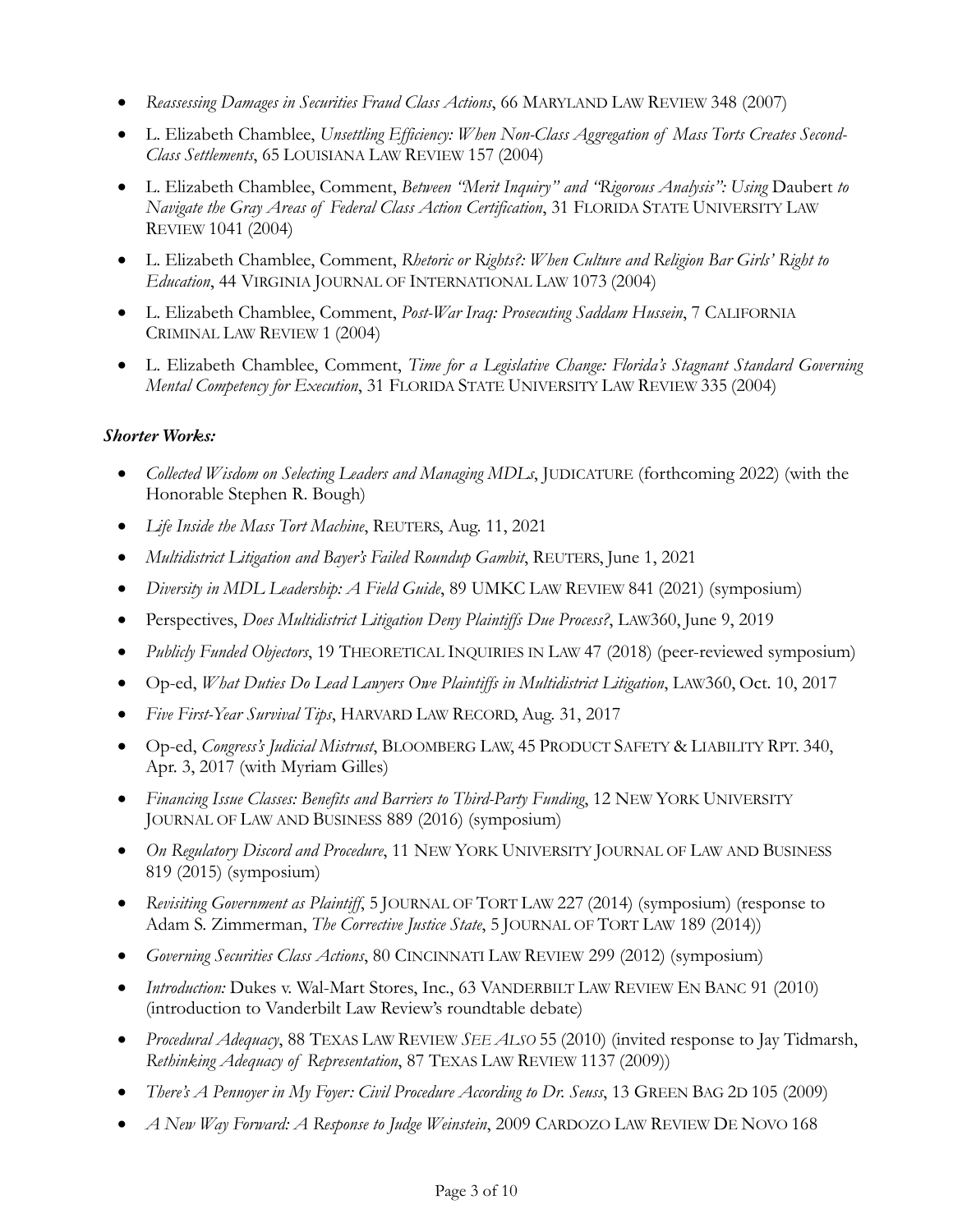(invited response to Judge Jack B. Weinstein, *Preliminary Reflections on Administrations of Complex Litigations*, 2009 CARDOZO LAW REVIEW DE NOVO 1)

- *Nonjurisdictionality or Inequity*, 102 NORTHWESTERN UNIVERSITY LAW REVIEW COLLOQUY 64 (2007) (invited response to Scott Dodson, *Jurisdictionality and* Bowles v. Russell, 102 NORTHWESTERN UNIVERSITY LAW REVIEW COLLOQUY 42 (2007))
- *Superseding and Staying Judgments in Georgia*, *in* SUPERSEDING AND STAYING JUDGMENTS: A NATIONAL COMPENDIUM (ABA 2007) (written with Laurie Webb Daniel while in practice)

### **PRESENTATIONS AND PANELS**

#### *MDL for the People*

Presenter, Faculty Colloquium, Emory Law School, February 2022

- Presenter, Mass Torts Evolve: The Intersection of Aggregate Litigation and Bankruptcy, Fordham Law School Symposium, February 2022
- Presenter, AALS Natural Resources and Energy Law and Torts and Compensation Systems Joint Program, Online, January 2022

*Perceptions of Justice in Multidistrict Litigation: Voices from the Crowd*

Presenter, MDL Roundtable, Stanford Center on the Legal Profession, May 2022 (upcoming) Podcast Presenter, *Non-Compliant Podcast*, with Jay Edelson, May 2022

Dinner Presenter, 2022 Contemporary Issues in Complex Litigation, Northwestern Law School, Online, April 2022

Presenter, Settlement in the 21<sup>st</sup> Century, University of Illinois College of Law, April 2022 Presenter, Ralph Nader Radio Hour, Sept. 2021

Presenter, UC Berkeley Law School, Civil Justice Research Initiative, Selection of MDL Leadership Panel, Sept. 2021

Presenter, Emory School of Law/University of Georgia School of Law Workshop, June 2021 Presenter, Civil Procedure Workshop Summer 2021 Works-in-Progress Series, July 2021

*Inclusion in the Judiciary and in the Court Rooms*

Presenter, National Association of Women Lawyers, 2021 Annual Meeting, Online, July 2021

## *MDL Revolution*

Presenter, AALS, Federal Courts Section, Online, January 2022

Presenter, Faculty Workshop, Loyola Law School, Online, February 2021

Presenter, Faculty Workshop, University of Georgia School of Law, Online, October 2020

Presenter, Sixth Annual Civil Procedure Workshop, Northwestern Law School, Online, October 2020

## *MDLs and Class Actions*

Presenter, Best Practices in Resolution and the Search for Closure, 2022 Contemporary Issues in Complex Litigation, Northwestern Law School, Online, April 2022

Presenter, Civil Procedure Professors' Unavailability Workshop, Online, March 2021

Discussant, Lumpkin Inn of Court, Online, March 2021

- Discussant, Atlanta Bar Association Thought Leader Series, on Brian Fitzpatrick, *The Conservative Case for Class Actions*, November 2020
- Podcast Host and Presenter, MDLs Go Mainstream: Mass Torts Today, American Law Institute, Reasonably Speaking Podcast, October 2020
- Presenter, NYU Civil Justice Center, MDL and Class Actions: A Discussion with Chris Seeger and Elizabeth Burch, Web Conference, October 2020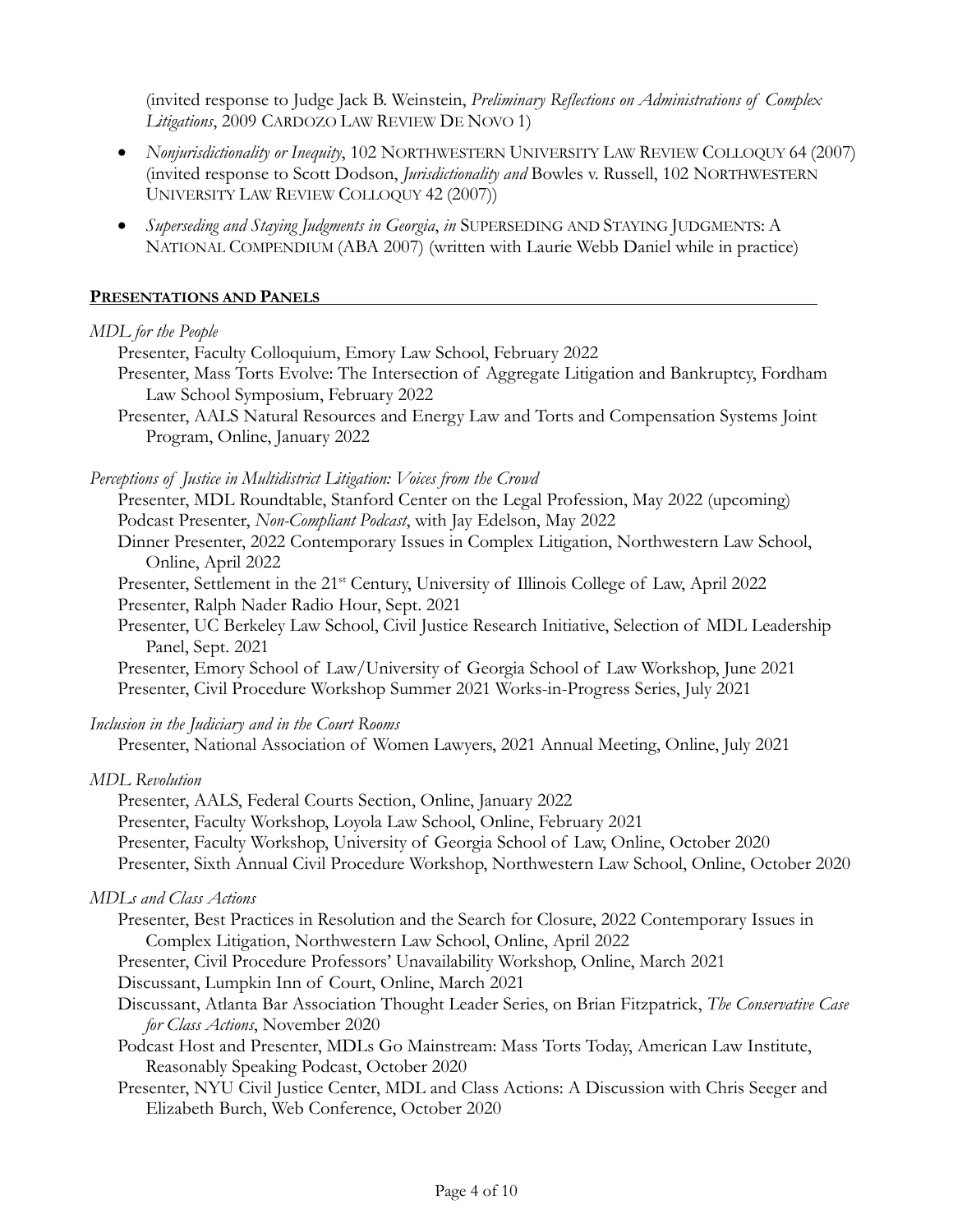## *MDL Management*

- Moderator, Mass-Tort MDL Case Law and Practices Review Conference, George Washington Law School, Online, June 2021
- Presenter, Annual Meeting of Academy of Court-Appointed Masters, Web Conference, October 2020
- *Are MDL Judges Too Powerful?*

Presenter, National Lawyers Convention, The Federalist Society, Web Conference, October 2020

- *Opioids Crisis – Legal and Health Implications*
	- Presenter, Georgetown Opioid Litigation Summit, State of the Settlements, Bellwethers, and Settlement Design Innovations, Sept. 2021
	- Presenter, 26th Annual Clifford Symposium on Tort Law and Social Policy, The Opioid Crisis: Where Do We Go from Here?, DePaul Law School, Webinar, May 2020

Presenter, National Governors Association, Teleconference, February 2020

Podcast Interview, Harvard Law School, MDL Class Project, October 2019

Panelist, Southeastern Association of Law Schools, Boca Raton, Florida August 2019

## *Mass Tort Deals: Backroom Bargaining in Multidistrict Litigation*

- Presenter, Atlanta Bar Association Thought Leader Series, Online, April 2021 (with Fmr. Georgia Gov. Roy Barnes)
- Presenter, U.S. District Court for the Southern District of Georgia, Amelia Island, FL, February 2020

Panelist, If Multidistrict Litigation is the New Normal, Do Lawyers Need New Rules, Cardozo Law School, New York, February 2020

- Panelist, ABA 2020 Environmental & Energy, Mass Torts, and Products Liability Litigation Committees' Joint Regional CLE Program, Snowmass, Colorado, January 2020
- Podcast/Teleforum, The Federalist Society, with Douglas Smith, January 2020
- Podcast, Non-compliant Podcast, with Jay Edelson, January 2020
- Panelist, Book Talk, Georgia School of Law, November 2019
- Panelist, Modern Aggregate Litigation, Southeastern Association of Law Schools, Boca Raton, Florida August 2019
- Podcast, This Week in Health Law, with Nicholas Terry, June 2019
- Podcast, Good Law Bad Law, with Aaron Friewald, June 2019
- Presentation, University of Georgia School of Law Board of Visitors Meeting, March 2019
- Presentation, 1L Speaker Series at University of Georgia School of Law, October 2018
- Panelist, Documenting and Seeking Solutions to Mass-Tort MDL Problems, Duke Law School, April 2018

Panelist, Review of Litigation Symposium, Texas Law School, April 2018

Faculty Brownbag Workshop, University of Georgia School of Law, April 2018

Honors Program Lunchbox Lectures, University of Georgia, April 2018

Faculty Presentation, Houston Law School, March 2018

Panelist, 18th Annual Georgia Symposium on Legal Ethics and Professionalism, February 2018

Faculty Presentation, University of Texas School of Law, February 2018

Faculty Presentation, University of Connecticut School of Law, November 2017

Panelist, What's Wrong with MDLs?, 2017 Transferee Judges Conference, October 2017

Presenter, Emory School of Law/University of Georgia School of Law Workshop, July 2017

Panelist, Multidistrict Litigation Roundtable, George Washington University Law School, April 2017

Faculty Presentation, UC Hastings College of the Law, April 2017

Faculty Presentation, Elon University School of Law, April 2017

## *Judicial Adjuncts in Multidistrict Litigation*

Panelist, Fifth Annual Civil Procedure Workshop, Texas Law School, November 2019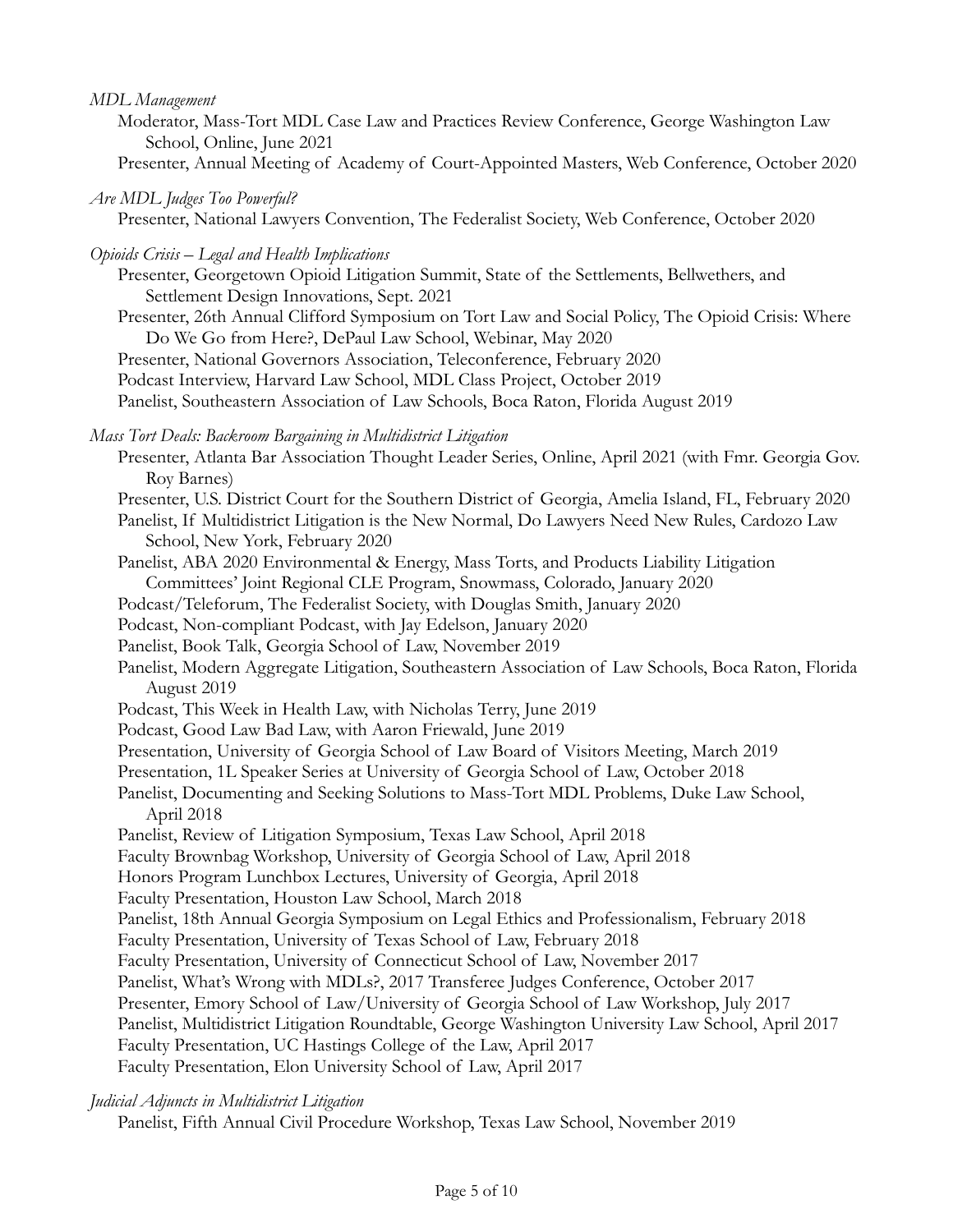- *Handling Class Actions – The Roles of Trial Judges, Lead Plaintiffs, Defendants, and Objectors* Panelist, Georgia Bar's ICLE Series on Handling Big Cases, Atlanta, Georgia, March 2019
- *What Evidence Resonates at Class Certification?*
	- Moderator and Panelist, American Bar Association's 23rd Annual National Institute on Class Actions, Nashville, Tennessee, October 2019

#### *Civil Procedure Workshop*

Senior Commentator, Fourth Annual Workshop, Stanford Law School, November 2018

*The Nuts & Bolts of Getting Published* 

Presenter, HLS Law Teaching Colloquium series, Harvard Law School, November 2017

*Repeat Players in Multidistrict Litigation: The Social Network*

Faculty Presentation, Drexel University School of Law, March 2017 Presenter, Aggregate Litigation in the 21st Century: Potential and Perils, Eastern District of Pennsylvania Federal Judicial Retreat, November 2016

Presenter, Emory School of Law/University of Georgia School of Law Workshop, July 2016

## *New Voices in Civil Justice*

Senior Commentator, 2017 New Voices in Civil Justice Workshop, Vanderbilt Law School, May 2017

- *Fifty Years of Class Actions – A Global Perspective* Presenter, Tel Aviv University, January 2017
- *The Future of Aggregate Litigation*

Introduction and Organizer, Young Scholars Medal Conference, American Law Institute, April 2016 Presenter, Young Scholars' Medal Address, American Law Institute Annual Meeting, May 2015

*Federal Rules of Civil Procedure Advisory Committee Discussions*

Moderator, Second Annual Civil Procedure Workshop, Washington Law School, July 2016 Panelist, Class Action Reforms – Discussion with the Advisory Committee on Civil Rules*,* AALS Annual Meeting, Section on Civil Procedure, January 2016

*Monopolies in Multidistrict Litigation*

Presentation, Mangano Dispute Resolution Award Acceptance, St. John's Law School, March 2019 Faculty Presentation, Notre Dame Law School, February 2016 Presenter, Emory School of Law/University of Georgia School of Law Workshop, July 2015

*Financing Issue Classes: Benefits and Barriers to Third-Party Funding* Presenter, Litigation Funding Conference, NYU School of Law, November 2015

## *Constructing Issue Classes*

Faculty Presentation, Vanderbilt Law School, September 2015 Presenter, The Future of Class Action Litigation: A View from the Consumer Class, NYU School of Law, November 2014 Faculty Presentation, University of Georgia School of Law, November 2014 Panelist, 18th Annual National Institute on Class Actions, American Bar Association, October 2014

*Incentive Payments to Class Representatives*

Presenter, Ethical Issues in Class Actions and Non-Class Aggregate Litigation, American Law Institute, May 2015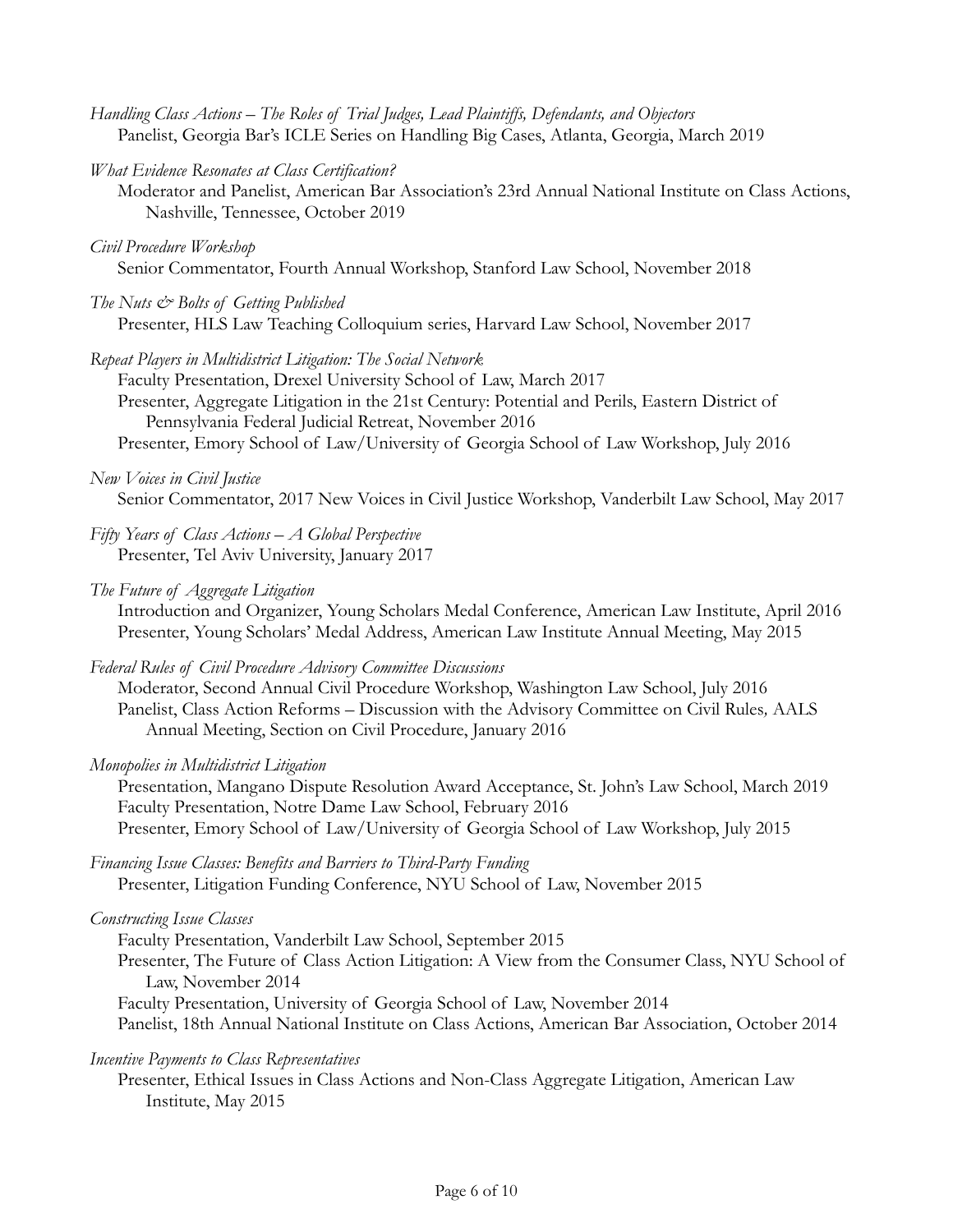## *Judging Multidistrict Litigation*

Presenter, Multidistrict Litigation Judicial Conference Committee, Duke Law School, October 2015 Panelist, Selecting Leadership in Multidistrict Litigation, Mass Torts Made Perfect, October 2015 Presenter, University of Georgia School of Law Faculty Workshop, March 2014 Presenter, Emory School of Law/University of Georgia School of Law Workshop, July 2013

## *Calibrating Participation: Reflections on Procedure versus Procedural Justice*

Presenter, The Supreme Court, Business and Civil Justice, 2015 Clifford Symposium on Tort Law and Social Policy, DePaul University College of Law, April 2015

## *Remanding Multidistrict Litigation*

Presenter, The Rest of the Story: Resolving the Cases Remanded by the MDL, Louisiana State University Law School, March 2014

## *Government as Plaintiff*

Presenter, The Public Life of Private Law: The Logic and Experience of Mass Litigation, Vanderbilt University School of Law, September 2013

## *Adequately Representing Groups*

Presenter, Lawyering for Groups: Civil Rights, Mass Torts, and Everything In Between, Fordham University School of Law, November 2012

## *Financiers as Monitors in Aggregate Litigation*

Presenter, 2012 New Voices in Civil Justice Workshop, Vanderbilt University Law School, May 2012 Presenter, Pacific McGeorge School of Law Faculty Colloquium, November 2011

## *Disaggregating*

Presenter, Civil Justice Symposium 2014: Recent Developments in Tort Law and Practice, Buffalo Law School, October 2014

Presenter, The Future of Class Actions, Institute for Law and Economic Policy Symposium, April 2012

## *BP Oil Spill: One Year Later*

Panelist, Southeastern Association of Law Schools (SEALS), July 2011

## *Optimal Lead Plaintiffs*

Presenter, 2011 Corporate Law Symposium, The Principles and Politics of Aggregate Litigation: CAFA, PSLRA, and Beyond, University of Cincinnati College of Law, April 2011

Panelist, Fourth International Congress on Psychology and Law (joint program of the American Psychology-Law Society, European Association of Psychology and Law, and the Australian and New Zealand Association of Psychiatry, Psychology and Law), March 2011 Presenter, University of Arizona James E. Rogers College of Law, February 2011

*Dukes v. Wal-Mart Stores, Inc.: Employment Discrimination and Class Certification* Panelist, American Association of Law Schools Annual Meeting, "Hot Topics," January 2011 Roundtable Chair, Law and Society Annual Meeting, May 2010

## *Law Professors and the Work-Life Balance*

Panelist, American Association of Law Schools Annual Meeting, Section for New Law Professors, January 2011

## *Proposed Changes to the Federal Rules of Evidence*

Panelist, Southeastern Association of Law Schools (SEALS), West Palm Beach, Florida, July 2010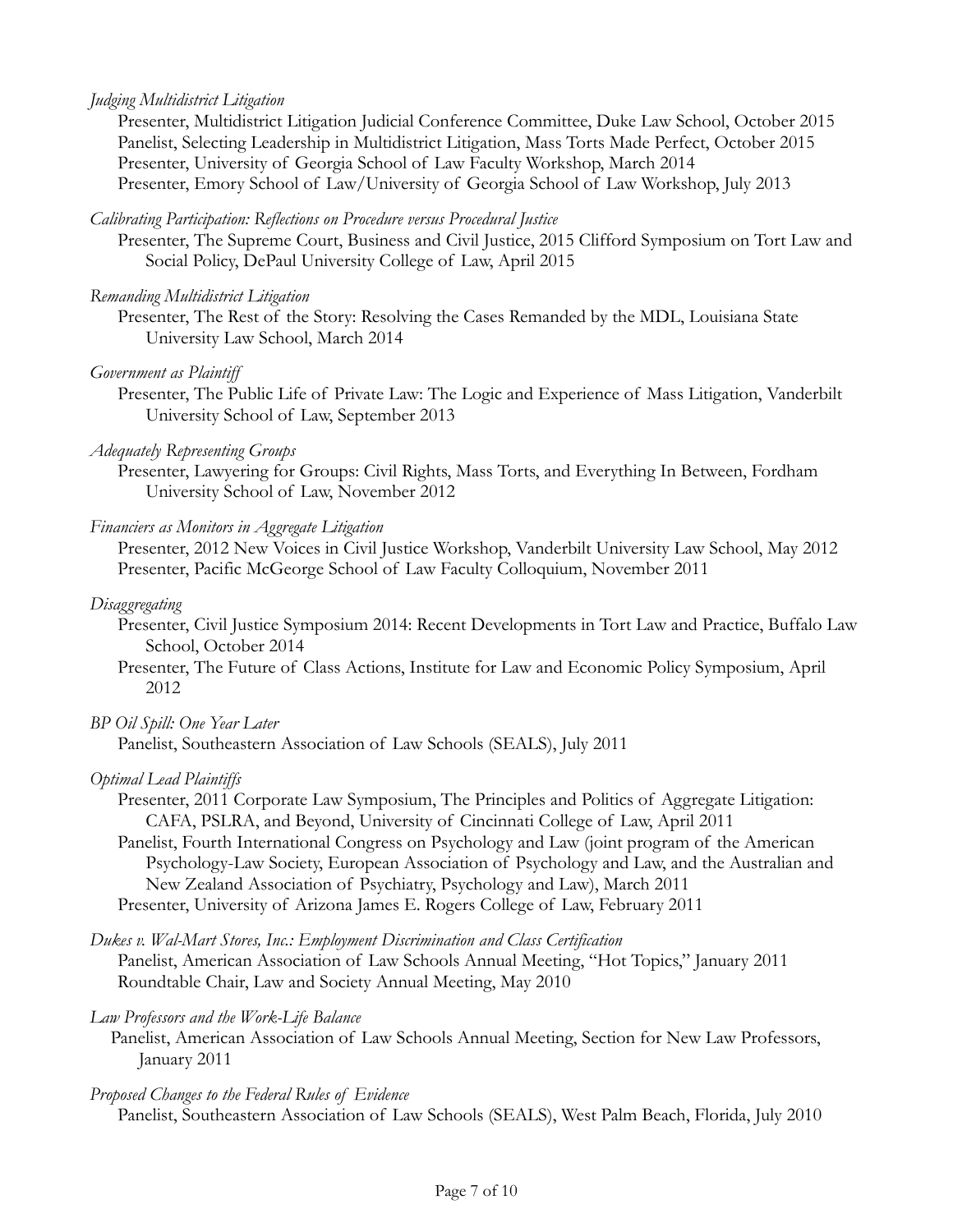*Group Consensus, Individual Consent*  Panelist, Aggregate Litigation: Critical Perspectives, George Washington Law School, March 2010

- *Rethinking Securities Regulation* Discussant, Vanderbilt University Law School, March 2010
- *Aggregation, Community, and the Line Between*

Panelist, The Future of Aggregate Litigation 10-Years Post-*Ortiz v. Fibreboard Corp.*, Kansas University School of Law, October 2009

*Litigating Together: Social, Moral, and Legal Obligations*

Presenter, University of Georgia School of Law, February 2011 Presenter, University of Alabama School of Law, October 2010 Panelist, "Individual Rights, Collective Identities, Regional Policies, Global Society: The Problems and Promises of Community," Law and Society Annual Meeting, Chicago, Illinois, May 2010 Poster Presentation, AALS Annual Meeting, New Orleans, Louisiana, January 2010 Presenter, University of Florida College of Law Faculty Workshop, September 2009 Presenter, New Scholar's Panel, Southeastern Association of Law Schools (SEALS), August 2009 Presenter, Florida State University College of Law Faculty Workshop, June 2009

*Litigating Class Actions Between Class Certification and Trial* Panelist, Strafford Continuing Legal Education Teleconference, August 2009

*It Ain't Over Till it's Over: Litigating Class Actions After Certification and Before Trial*  Panelist, American Bar Association Center for CLE Webcast/Teleconference, May 2009

## *Litigating Groups*

Panelist, "What is Access to Justice?," Law and Society Annual Meeting, May 2009

*On Law and Society from a Literary Perspective* Panelist, Law and Society Annual Meeting, May 2009

## *Mass Settlements via Contracts with Plaintiffs' Law Firms*

Discussant, Roundtable at Vanderbilt University Law School, January 2009 (*Procedural Justice in Nonclass Aggregation* distributed as background material)

## *Civil Justice Reconsidered*

Discussant, Conference on Stephen P. Croley's book, *Civil Justice Reconsidered*, Albany Law School, November 2008

## *Procedural Justice in Nonclass Aggregation*

Panelist, "Frontier Issues in Civil Procedure," Southeastern Assoc. of Law Schools (SEALS), July 2008 Presenter, Florida State University College of Law Faculty Workshop, June 2008 Presenter, Cumberland School of Law Faculty Colloquium, April 2008

```
Communicating with Class Members
```
Panelist, American Bar Association Center for CLE Webcast/Teleconference, May 2008

## *Securities Class Actions as Pragmatic Ex Post Regulation*

Presenter, Florida State University College of Law Faculty Workshop, February 2008 Presenter, John Marshall Law School Faculty Workshop, January 2008 Presenter, University of Tennessee School of Law Faculty Workshop, November 2007 Presenter, Cumberland School of Law Faculty Colloquium, September 2007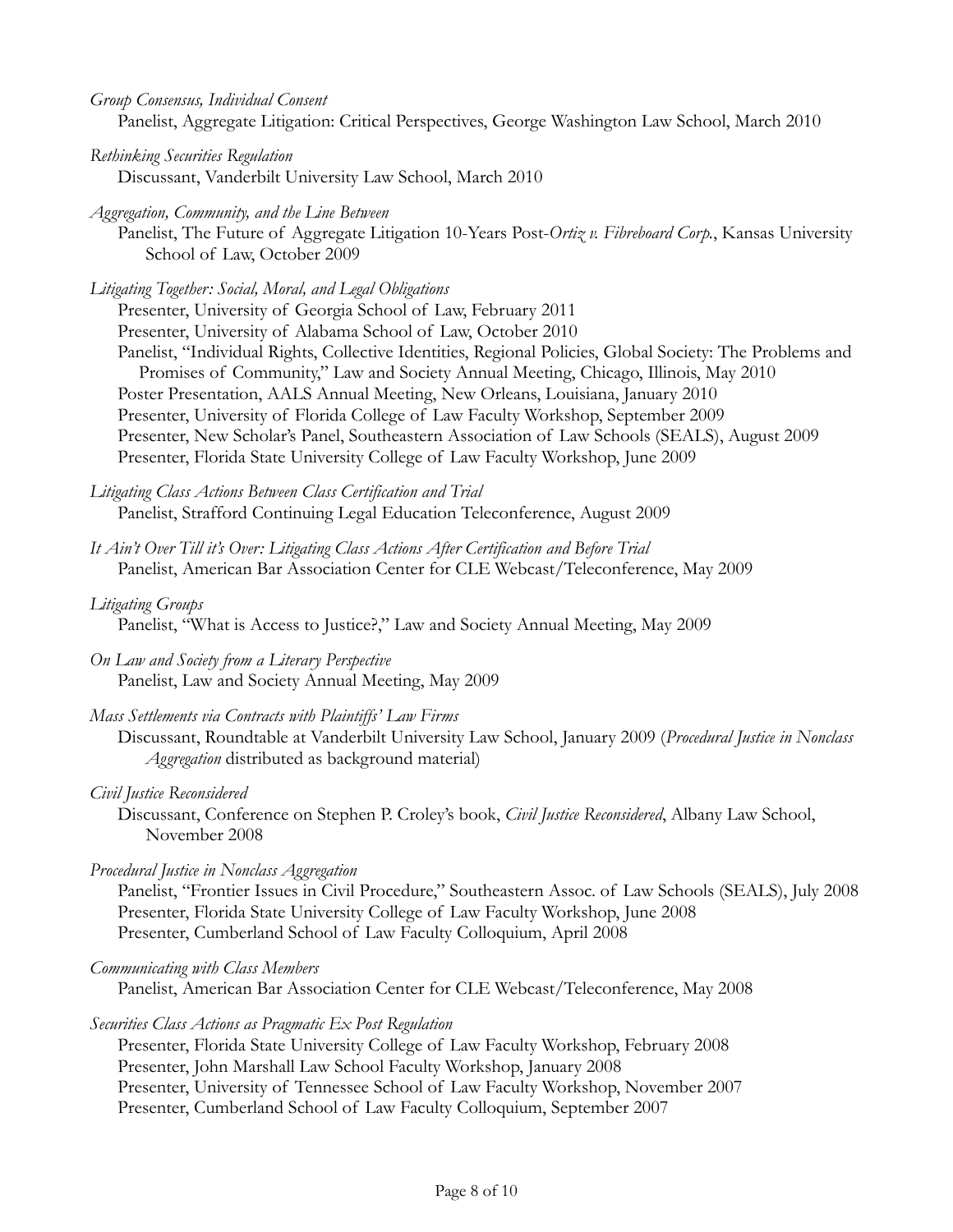### *CAFA's Impact on Litigation as a Public Good* Poster presentation, American Association of Law Schools Annual Meeting, January 2008

# *Reassessing Damages in Securities Fraud Class Actions*

Presenter, Cumberland School of Law Faculty Colloquium, February 2007

## **EDUCATION**

## **University of Georgia, Grady College of Journalism** Athens, Georgia

MFA Candidate in Narrative Nonfiction, 2021-present

## **Florida State University College of Law** Tallahassee, Florida Tallahassee, Florida

Juris Doctor, 2004, *cum laude Florida State University Law Review*, Writing & Research Editor; Associate Editor Awards: Piece Editor of the Year; Meritorious Service Award *Journal of Transnational Law & Policy Journal of Land Use & Environmental Law* (2002-2003) Moot Court, Editorial Chair

## **Vanderbilt University Nashville, Tennessee**

Bachelor of Arts, English, 2000, *cum laude* Minor, Political Science

## **SERVICE**

## *Law School and University Committees:*

*University of Georgia School of Law* Member, Appointments Committee, 2013-2015, 2018-2023 Chair, Evaluation and Standards Committee, 2015, 2020 Member, Promotion and Tenure Committee, 2012-2013, 2021-2023 Member, Speaker's Committee, 2016-2018 Member, Chaffin Chair Committee, 2016 Chair, Tenure Revocation Investigatory Committee, 2015 (University) Member, Reexamining Post-Tenure Review Committee, 2015 (University) Member, Dean Search Committee, 2014 Member, Committee to Evaluate New Graduate Programs, 2012-2013 Member, Law Library Committee, 2011-2013

*Florida State University College of Law*

Member, Appointments Committee, 2009, 2011 (calendar year) Member, University's General Policy Committee, 2010 Coach, Moot Court Team, 2010-2011 Member, Faculty Enrichment Speaker's Committee, 2009-2010 Advisor, American Constitution Society, 2009-2010 Member, Student Placement Committee, 2008-2009 Member, New Building Committee, 2008-2009

*Cumberland School of Law, Samford University*  Member, Carnegie Report Committee (ad hoc), 2007-2008 Member, Academic Standards Committee, 2006-2008